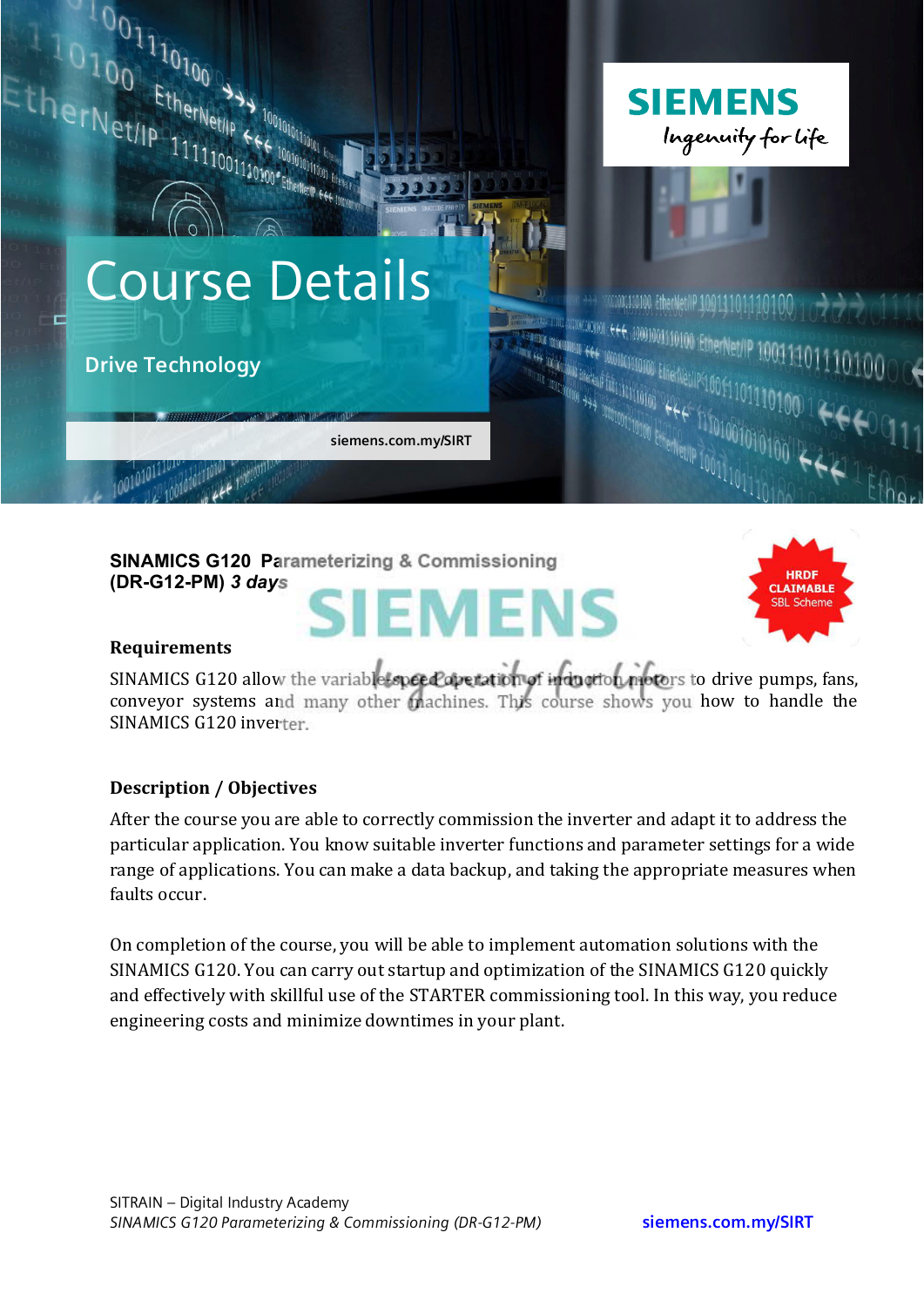

## **Content**

- Commission the basic G120/ G150 controller
- Parameterization with the STARTER commissioning tool

ENS

- Analogue and digital I/O configuring
- Design of the SINAMICS G120/ G150 drive system
- Inverter functions
- Setpoint channel and closed loop control
- Diagnostics and troubleshooting
- Practical exercises using the training case

#### **Target Group**

Commissioning/configuration engineers, Service personnel

#### **Contact Information**

## SIEMENS MALAYSIA SDN. BHD. (93008-X) HRDF Training Provider ID: 13213/82

Digital Industries, **SITRAIN Training Room,** Level 15-1, CP Tower, No. 11, Jalan 16/11, Pusat Dagang Seksyen 16, 46350 Petaling Java, Selangor.

Ingenuity for life Helpdesk: 1800 808 8888 E-mail: industry.my@siemens.com e-Pass: https://siemens.asia/e-pass\_v2/ASEAN/main/ Website: siemens.com.my/SIRT

**Bank Details** 

| <b>Bank Name:</b>                      | Deutsche Bank (M) Bhd            |
|----------------------------------------|----------------------------------|
| <b>Bank Account Number: 0020768000</b> |                                  |
| <b>Bank Address:</b>                   | 18th – 20th Floor, Menara IMC 8, |
|                                        | Jalan Sultan Ismail,             |
|                                        | 50250, Kuala Lumpur              |
| <b>Bank Swift Code:</b>                | <b>DEUTMYKLXXX</b>               |